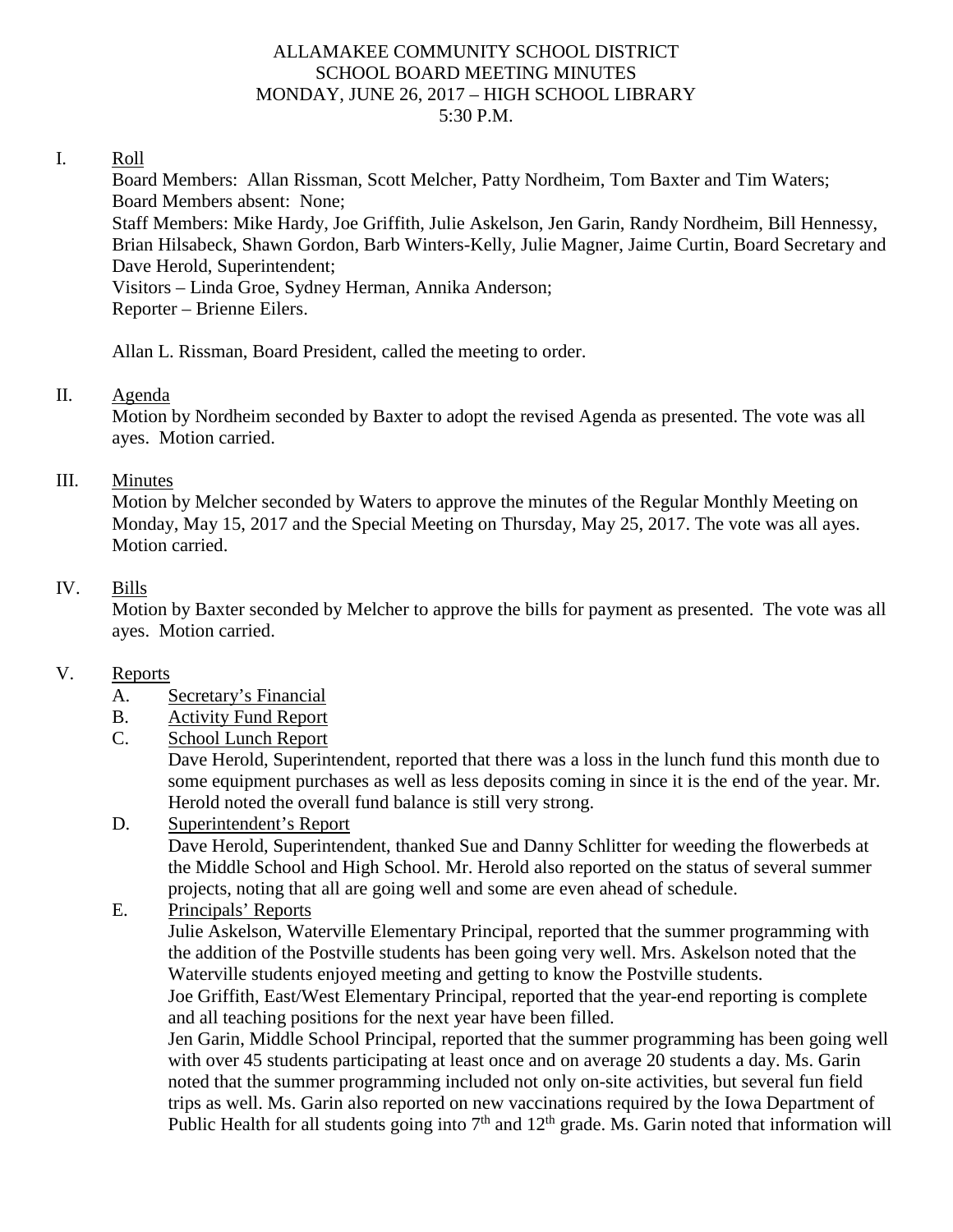be sent home with the summer mailings. Ms. Garin also stated that all of the Middle School activities for the 2017-2018 school year are posted on the school website.

Brian Hilsabeck, High School Assistant Principal/Activities Director, reported on the Wall of Pride, noted that the High School 2017-2018 activities schedules (with the exception of baseball and softball) have been released and there is a possibility that Waukon will host the first round of the baseball district tournament.

Dr. Mike Hardy, High School Principal, reported on the success of closed campus during semester tests and briefly discussed the district's CTE plan.

- F. Curriculum Report
- G. Building and Grounds Report

Bill Hennessy, Buildings and Grounds Director, reported on the several summer projects going on. Mr. Hennessy also commented on the leak on the baseball field, noting that it has been temporarily fixed and will be looking at options for complete repair this fall.

# H. Technology Report

Shawn Gordon, Technology Director, reported on the status of the East Elementary camera project, discussed the upcoming eRegistration progress and stated that the Erate request of 70% (\$17k savings) was approved. Mr. Gordon also stated that the Erate process has totaled approximately \$500k in savings for the district since 1998.

### I. Food Service Report Julie Magner, Food Service Director, reported on the participation in the summer feeding program and stated that the recent site review done by the state went well.

### J. Transportation Report Randy Nordheim, Transportation Director, stated that there will be a few more busy weeks of activities and then clean up and maintenance before the start of the school year.

# K.  $21<sup>st</sup>$  Century Report Barbara Winters-Kelly, reported on summer programming and thanked Brienne Eilers for the article in last week's newspaper.

L. Other

Motion by Nordheim seconded by Waters to approve the Secretary's Financial Report, Activity Fund Report, School Lunch Report, Superintendent's Report, Principals' Reports, Buildings and Grounds Report, Technology Report, Food Service Report, Transportation Report and 21st Century Report as presented. The vote was all ayes. Motion carried.

# VI. Communications

- A. Information
	- 1. 2018 IASB Call for Legislative Resolutions. Informational.
	- 2. IASB Fiscal Management Conference July 19, 2017. Informational

# B. Visitors

Allan L. Rissman, Board President, welcomed the visitors and asked if there was anything anyone wished to comment on the agenda. No comments were made.

# VII. Old Business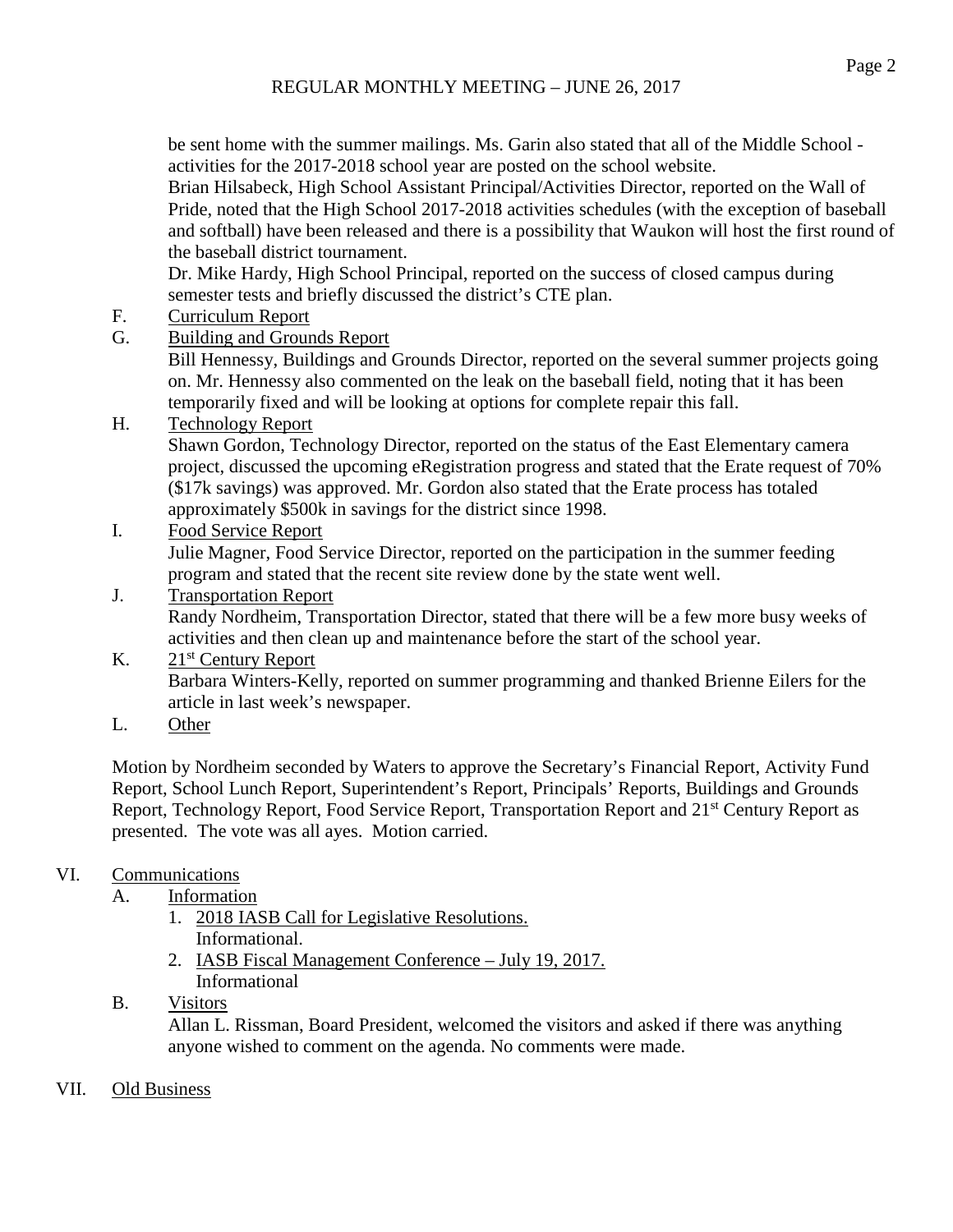# VIII. New Business

- A. Personnel: (All staff recommended for hiring is pending a background check.)
	- 1. Recommendation to approve salary increases for the 21st Century Staff. Motion by Melcher seconded by Nordheim to approve salary increases for the 21st Century Staff. The vote was all ayes. Motion carried.
	- 2. Recommendation to hire Jack Regan as 7th/8th Grade Wrestling Coach. (\$2,001) Motion by Baxter seconded by Waters to hire Jack Regan as 7th/8th Grade Wrestling Coach. (\$2,001) The vote was all ayes. Motion carried.
	- 3. Recommendation to approve Brian Ahlstrom as a Girls' Basketball volunteer. Motion by Melcher to approve Brian Ahlstrom as a Girls' Basketball volunteer. No action was taken on this item for lack of a second.
- B. Recommendation to appoint Patty Nordheim to the Park and Rec/Wellness Board. Motion by Baxter seconded by Waters to appoint Patty Nordheim to the Park and Rec/Wellness Board. The vote was as follows: Ayes – Rissman, Baxter, Melcher and Waters; Abstain – Nordheim. Motion carried.
- C. Recommendation to approve the Fund Raising calendar for 2017-2018. Motion by Waters seconded by Nordheim to approve the Fund Raising calendar for 2017-2018. The vote was all ayes. Motion carried.
- D. Recommendation to approve coaches' handbook changes for 2017-2018. Motion by Melcher seconded by Baxter to approve coaches' handbook changes for 2017-2018. The vote was all ayes. Motion carried.
- E. Recommendation to approve student and teacher handbook changes for 2017-2018. This item was tabled until the regular July meeting.
- F. Recommendation to approve staff policies and administrative rules handbook for 2017-2018. Motion by Melcher seconded by Baxter to approve staff policies and administrative rules handbook for 2017-2018. The vote was all ayes. Motion carried.
- G. Recommendation to approve NICC contract for contracted classes for 2017-2018. Motion by Nordheim seconded by Waters to approve NICC contract for contracted classes for 2017-2018. The vote was all ayes. Motion carried.
- H. Recommendation to approve Music Department Sunday event schedule for 2017-2018. Motion by Waters seconded by Melcher to approve Music Department Sunday event schedule for 2017-2018. The vote was all ayes. Motion carried.
- I. Recommendation to approve CTE District Plan. Motion by Melcher seconded by Baxter to approve CTE District Plan. The vote was all ayes. Motion carried.
- J. Recommendation to approve Revised Contract with Mid-America. Motion by Nordheim seconded by Baxter to approve Revised Contract with Mid-America. The vote was all ayes. Motion carried.
- K. Recommendation to approve showering fundraiser for RAGBRAI. Motion by Nordheim seconded by Waters to approve showering fundraiser for RAGBRAI. The vote was all ayes. Motion carried.
- L. Recommendation to approve paying bills through June 30, 2017, pending Board President's approval.

Motion by Baxter seconded by Melcher to approve paying bills through June 30, 2017, pending Board President's approval. The vote was all ayes. Motion carried.